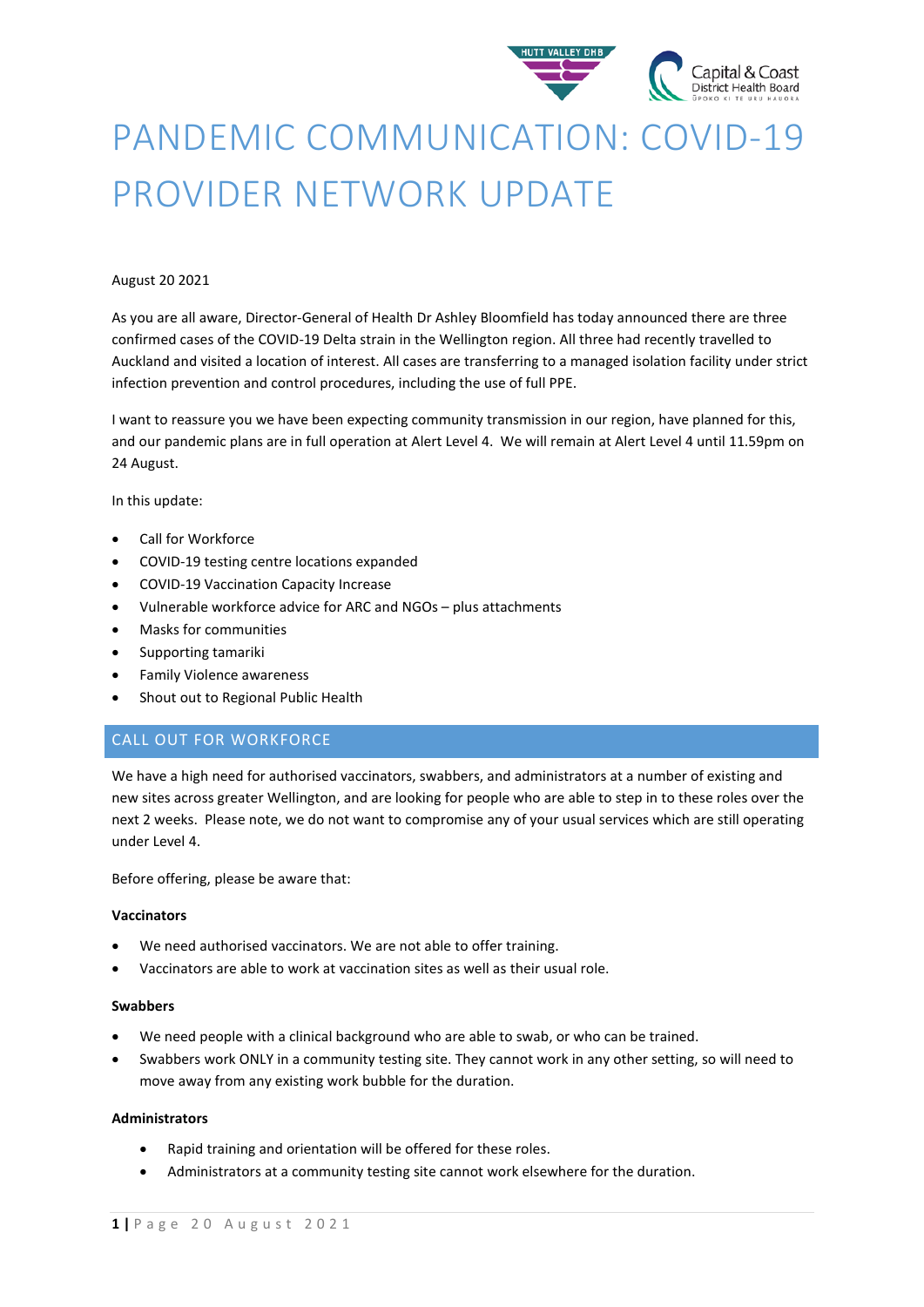

#### **If you are available:**

- Call 0800 829 935
- Email [2DHBCovidRecruitmentCCDHB@ccdhb.org.nz](mailto:2DHBCovidRecruitmentCCDHB@ccdhb.org.nz) (cc your line manager) and specify VACCINATOR or SWABBER or ADMIN in the subject line.
- Vaccinators will need to able to work shifts between 8am and 10pm
- Swabbers will need to be able to work shifts between 9am and 6pm

\* Note: A prescriber can vaccinate without specific vaccinator training.

The minimum required for administering COVID vaccine is the COVID-19 education for Prescriber Health Professionals – details here:

The COVID-19 education for Prescriber Health Professionals has now been merged with the COVID-19 authorised vaccinator education course. The Immunisation Advisory Centre provides open and free access to this course via our learning management system (LMS), IMAC Learning. [https://lms.immune.org.nz](https://urldefense.com/v3/__https:/aus01.safelinks.protection.outlook.com/?url=https*3A*2F*2Furldefense.com*2Fv3*2F__https*3A*2Flms.immune.org.nz__*3B!!A3teau8g8Q!C39b8QSUAqUJdRRpCMvoXd0v7w1FALDCOftOVNmUGl_RLtZbh95clhBEEQMM4f-WxGpB*24&data=04*7C01*7Clouise.poynton*40tuora.org.nz*7Cca9088ddac8048ccd97008d963972bbf*7C1d296a68adeb43608d91e8900a7fcdd8*7C0*7C0*7C637650323203213751*7CUnknown*7CTWFpbGZsb3d8eyJWIjoiMC4wLjAwMDAiLCJQIjoiV2luMzIiLCJBTiI6Ik1haWwiLCJXVCI6Mn0*3D*7C1000&sdata=TJL7x8MvOa1HpuzTaDQTSQmWJFJevRiBe7x75o8DCQk*3D&reserved=0__;JSUlJSUlJSUlJSUlJSUlJSUlJSUlJQ!!A3teau8g8Q!Am46xQt0OTDVBsLlOQpb8ASG3Vdp1pobOwWhd3CWHkiwky9Tgy1PubfeM95g1pSJQulS$)

Please create an account on IMAC Learning or log in if you are an existing user. The course can then be accessed from the Training Catalogue.

# COVID-19 TESTING LOCATIONS EXPANDED

As expected, we are seeing high demand for testing and stood up three new testing sites yesterday, with a further four testing sites planned.

- Te Papa 55 Cable Street open 9am to 6pm (booked appointments and walk ins)
- Lower Hutt Pop Up Riverbank Carpark open Saturday  $21^{st}$  August from 9am to 9pm thereafter (booked appointments and walk ins)
- Hataitai Park Ruahine Street, Hataitai open 9am to 9pm (booked appointments and limited capacity for walk-ins)

The new testing locations are planned for Kenepuru, Sky Stadium, Upper Hutt and Kāpiti Coast are set to open on Saturday 21<sup>st</sup> August. We will keep you informed as details become available.

Full information around testing sites is available here.

Wellington[: https://www.healthpoint.co.nz/covid-19/wellington/](https://www.healthpoint.co.nz/covid-19/wellington/)

Hutt Valley:<https://www.healthpoint.co.nz/covid-19/hutt/>

#### COVID-19 TESTING NUMBERS

We are publishing the latest numbers for testing in our two DHB region[s on our websites](https://www.ccdhb.org.nz/our-services/covid-19-community-based-assessment-centres-cbacs/covid-19-testing-numbers/) and social media each day for the 24 hours prior. Today's numbers – 2,020 for CCDHB and 496 for HVDHB, making a total of 2,516 tests processed until midnight 19 August.

## COVID-19 VACCINATION CAPACITY INCREASE

We are also working to increase our vaccination capacity with extended days/hours and additional site. A number of our vaccination clinics are opening seven days.

A new vaccination site is being set up at ASB arena in Kilbirnie with the capacity to vaccinate 1000+ per day. It will open tomorrow – Saturday 21 $st$  August.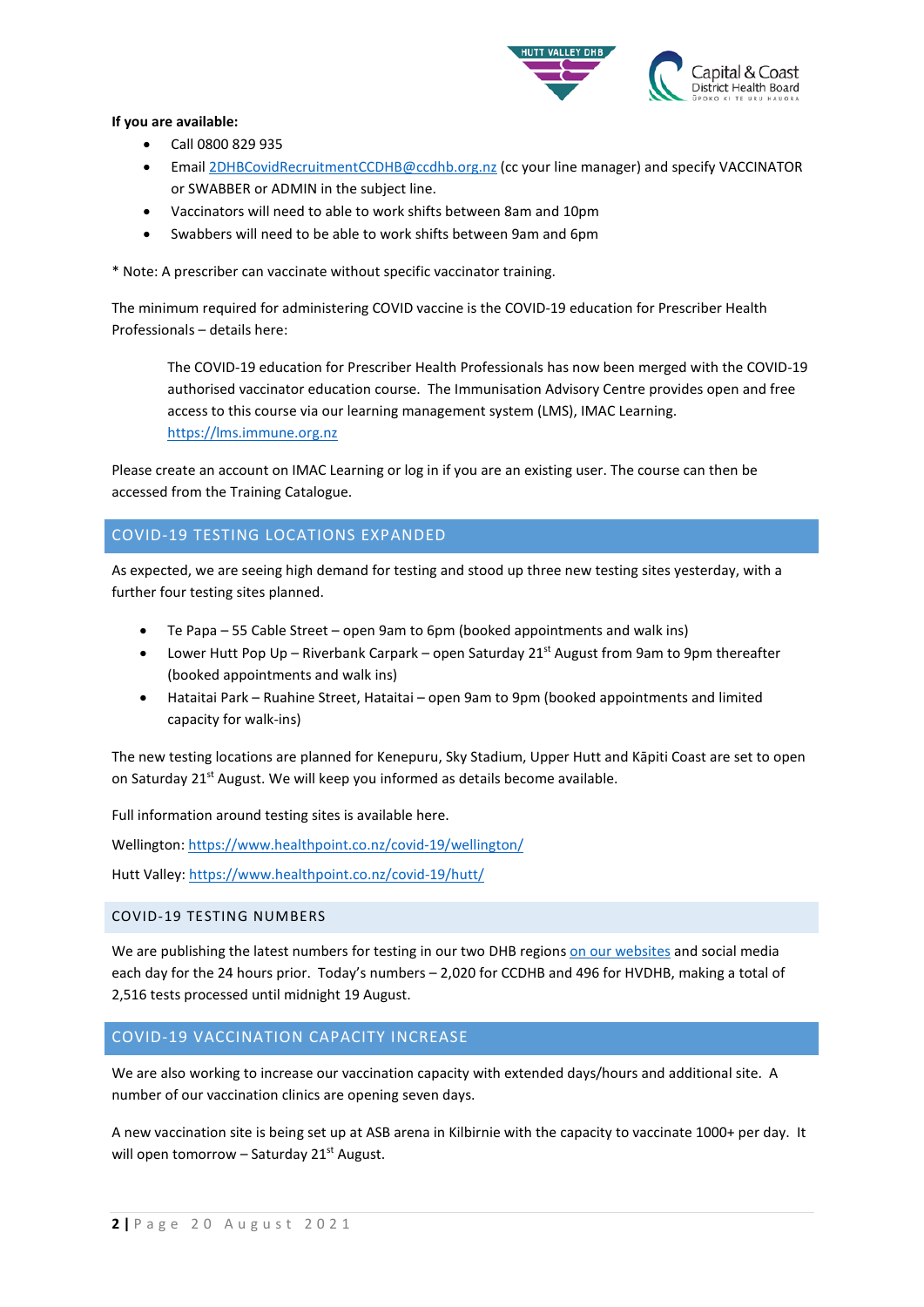

## VULNERABLE WORKFORCE ADVICE FOR ARC AND NGOS

Please refer to the attached briefing for advice and guidance around protecting your vulnerable workforce. We are confident you have plans for this scenario and keeping health services running, so while we are reviewing our own processes we are taking this opportunity to share those with you.

# MASKS FOR OUR COMMUNITIES

Further to our advice yesterday around masks and those people in our communities who may have difficulty accessing masks, Ministry of Health suggests the use of scarves or bandanas as a suitable option. It is recommended these are folded three times before tying to get as tight a fit as possible.

Whatever type of mask people are wearing, please remind them:

- Never share face masks with other people.
- Face masks should not be worn by young children or anyone unable to remove them without assistance.
- Face masks should not be worn by people who have trouble breathing.

The Ministry of Health links below have some useful advice.

https://www.health.govt.nz/our-work/diseases-and-conditions/covid-19-novel-coronavirus/covid-19-healthadvice-public/covid-19-use-masks-and-face-coverings-community

[https://www.health.govt.nz/our-work/diseases-and-conditions/covid-19-novel-coronavirus/covid-19-health](https://www.health.govt.nz/our-work/diseases-and-conditions/covid-19-novel-coronavirus/covid-19-health-advice-public/covid-19-use-masks-and-face-coverings-community#types)[advice-public/covid-19-use-masks-and-face-coverings-community#types](https://www.health.govt.nz/our-work/diseases-and-conditions/covid-19-novel-coronavirus/covid-19-health-advice-public/covid-19-use-masks-and-face-coverings-community#types)

This video is also a great resource to share with your communities as a how-to guide on making face masks with scarves or bandanas - https://youtu.be/4401jrnrm\_I

For people who are unable to wear a mask, they may feel more comfortable showing something official to confirm they cannot wear a face covering. You can download a card from the Disabled Persons Assembly NZ, or contact them on [04 801 9100](tel:048019100) or at [info@dpa.org.nz](mailto:info@dpa.org.nz)

[Download exemption card for face coverings](https://www.dpa.org.nz/resources/covid-19-information-for-the-disabled-community#exempt)

## SUPPORTING TAMARIKI

Sparklers - <https://sparklers.org.nz/parenting/> - is a free online wellbeing resource comprising of over 80 activities that are helping tamariki manage their emotions, feel good, be kind and build better relationships. Full of fun ideas and activities for supporting whānau. There is also good information around talking to tamariki about COVID-19 and why we are back in our bubbles, especially relevant now we have cases in our community.

## FAMILY VIOLENCE AND COVID-19 RESTRICTIONS

Family violence is understood to escalate and intensify during COVID-19 lockdown restrictions [\(https://nzfvc.org.nz/covid-19/FAQ-part-1\)](https://nzfvc.org.nz/covid-19/FAQ-part-1) so please be aware of the support available for people in need:

- Hospitals will continue to respond to family violence in accordance with the Ministry of Health's 'Family Violence Assessment and Intervention Guideline'
- Family violence services and NGOs continue to operate during lockdown, however, assessments are now mostly carried out over telephone
- Most of the usual family violence service and NGO support is still available, however, may be delivered differently to enable them to adhere to COVID-19 health and safety requirements